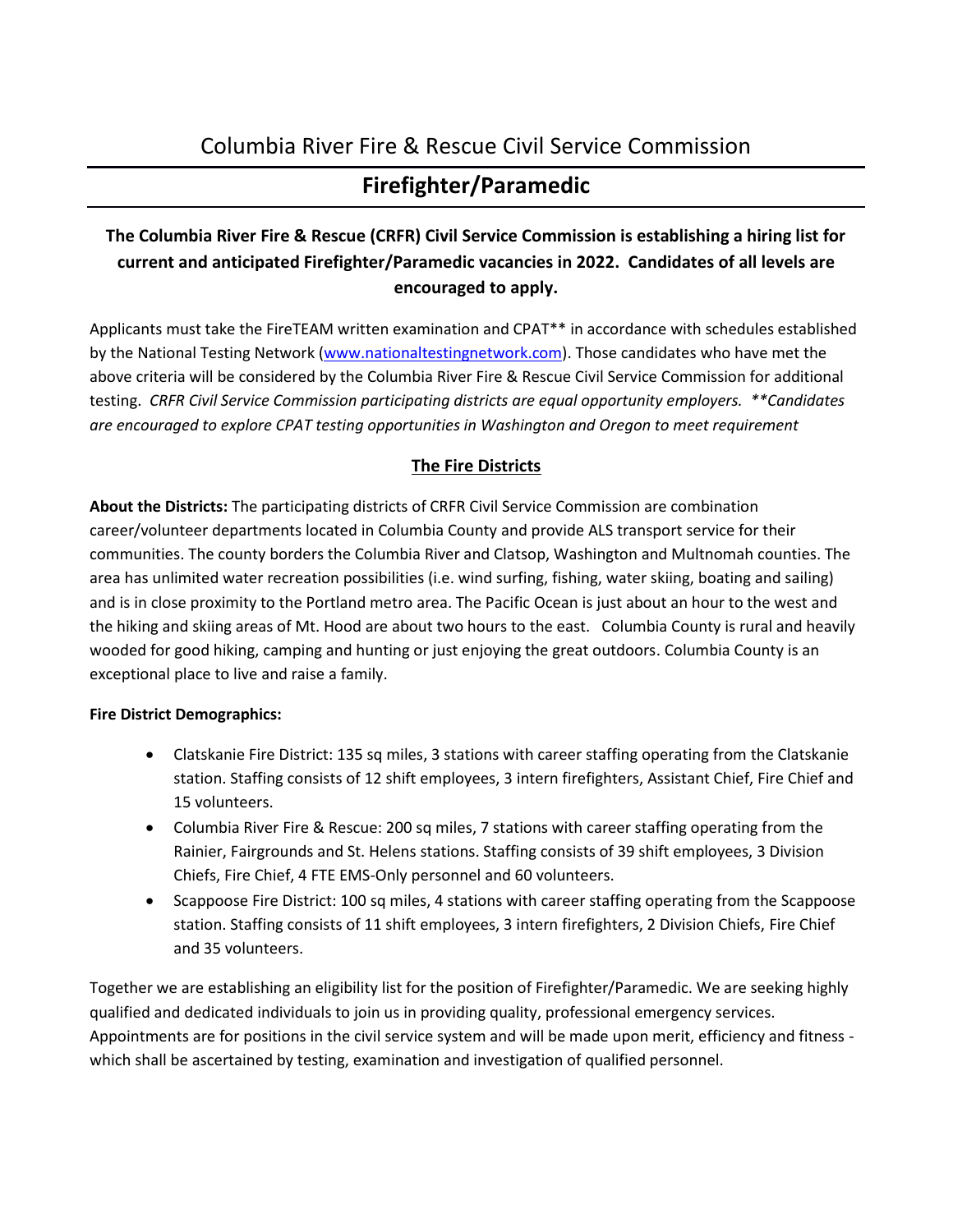### **Job Descriptors**

**Type of Work:** Protection of life and property, fire control and suppression, fire prevention duties, maintenance of fire department facilities and equipment, provide Advanced Life Support emergency medical care, transport patients by ambulance and other duties as assigned.

**Essential Requirements:** Candidates must have the ability to learn and use firefighting techniques, to learn and implement the proper use of firefighting apparatus, to learn and use medical aid techniques, to work harmoniously with other employees and to understand and follow oral and written instructions and work as a team member. Candidates must be able to perform the essential duties of the position, with or without reasonable accommodation, including but not limited to the use of hand tools, the ability to climb ladders, handling hose, lifting heavy objects and to do prolonged and arduous work under adverse conditions.

Salary (as of 7/1/2021): Clatskanie Rural Fire: \$5537 (Entry)-\$6376 (Top Step) per month\*\* Columbia River Fire: \$6804 (Entry)-\$8271(Top Step) per month Scappoose Rural Fire: \$6683 (Entry)-\$8150 (Top Step) per month

**Benefits:** Oregon Public Employees Retirement, Medical/Dental Insurance, Life Insurance, Disability Insurance, Uniforms, Employee Assistance Program, Deferred Compensation Program, Sick Leave, Vacation, Floating Holidays.

\*\*Contract is currently in negotiations and is subject to change

### **Employment Qualifications**

Applicants must pass a post-offer, pre-hire medical examination and drug screen. All new employees must not use tobacco products during work hours.

### **Minimum Qualifications:**

- Be a legal resident of the United States and at least 18 years of age
- High school graduate or have obtained a GED certificate
- Oregon State licensed Paramedic on date of interview
	- **o** For non-Oregon certification, the Oregon Health Authority will determine equivalences
	- **o** Phone: 971-673-1222
	- **o** Website:

[http://www.oregon.gov/oha/PH/PROVIDERPARTNERRESOURCES/EMSTRAUMASYSTEMS/EMS](http://www.oregon.gov/oha/PH/PROVIDERPARTNERRESOURCES/EMSTRAUMASYSTEMS/EMSTRAININGCERTIFICATION/) [TRAININGCERTIFICATION/](http://www.oregon.gov/oha/PH/PROVIDERPARTNERRESOURCES/EMSTRAUMASYSTEMS/EMSTRAININGCERTIFICATION/)

**o** Applicants are responsible for obtaining forms or information from the OHA.

### **o It is recommended that out of state applicants start this process as soon as possible.**

- Successful completion of all components of the selection process
- Complete & submit CRFR Civil Service Application, resume and cover letter
- Submit copies of certificates and licenses
- Possess a valid, insurable driver's license and have a driving record that meets the hiring Fire District's driving standards.
- Meet requirements of the position and CRFR Civil Service Commission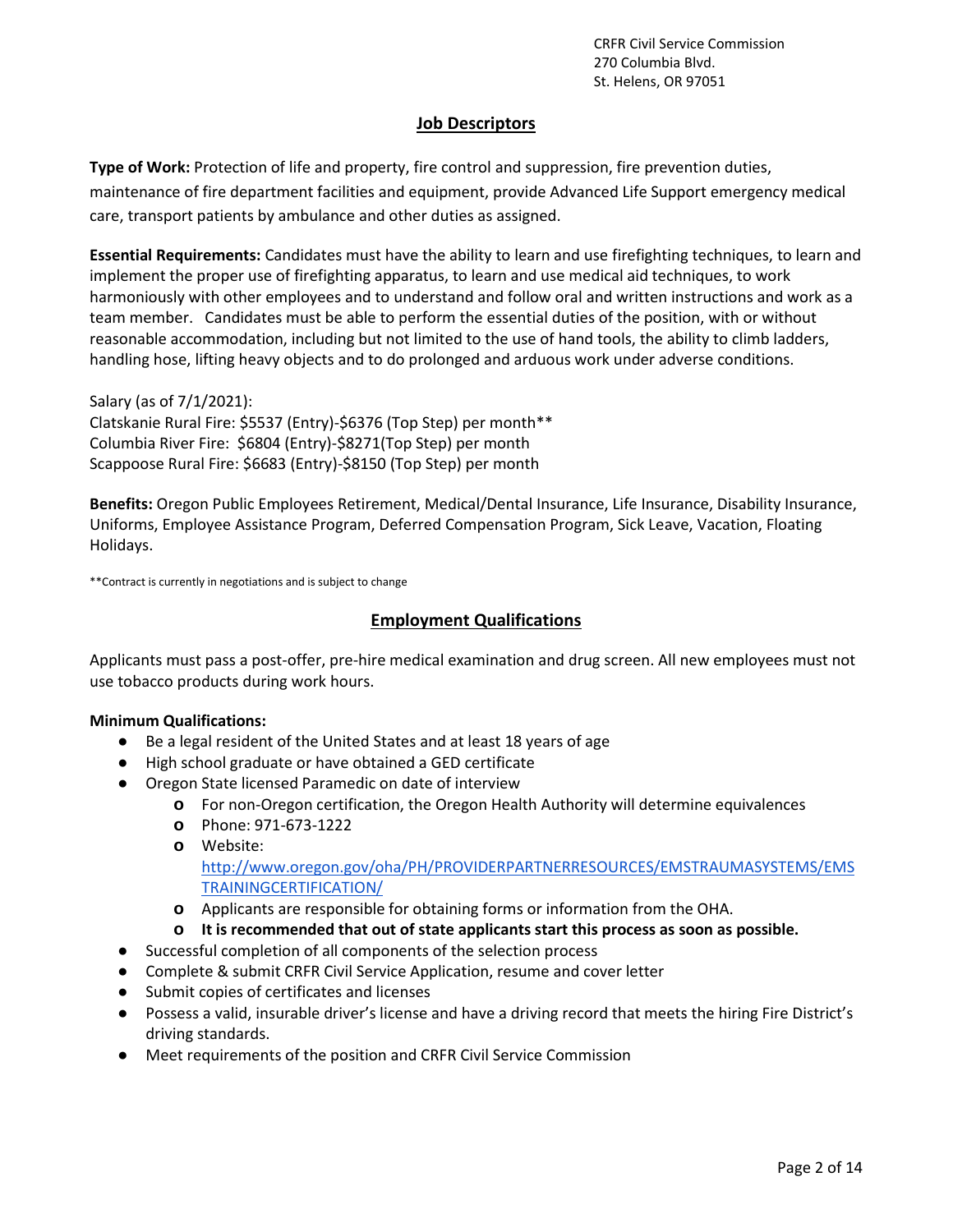### **Desired Qualifications:**

- Associate's Degree or higher in Fire Science or EMS
- Firefighter 1 or 2 Certification (NFPA, IFSAC, Pro Board)
- Apparatus Driver/Operator certification (NFPA, IFSAC, Pro Board)

**Exceptions to the Paramedic Qualifications:** A Nationally Registered Emergency Medical Technician-Paramedic (NREMT-P) may test, but must obtain an Oregon State Provisional certification before employment, and must pass the first available Oregon State Paramedic test to continue employment. Qualified Fire District volunteers or Paramedic students may test and apply prior to receiving the required Paramedic certification, providing other eligibility conditions have been met. Fire District Volunteers or Paramedic students will not be eligible for employment consideration until they have provided the necessary Paramedic certification to the Chief Examiner.

## **Application**

Applications for this opportunity will be accepted on a continuous and on-going basis. Review will take place on June 30, 2022. Further dates of review will be announced as needed and all applications received prior to the announced dates and not previously rejected will be considered according to the Civil Service Rules. Application forms may be picked up in person at any of the Districts' administrative offices or downloaded from the Fire Districts' web sites ([www.clatskaniefire.org,](http://www.clatskaniefire.org/) [www.crfr.com,](http://www.crfr.com/) [www.srfd.us\)](http://www.srfd.us/).

## **Applications, cover letter and supplemental information should be sent to:**

Columbia River Fire & Rescue 270 Columbia Blvd. St. Helens, OR 97051 [motherwayj@crfr.com](mailto:nelsonm@crfr.com)

**The information provided in the application will be screened upon receipt and scored before inclusion on the hiring list is considered. The Fire District cannot be responsible for material that is illegible or missing or which may be lost through the mail.**

## **Selection Process**

- 1. Applicants must submit the following by the close date:
	- a. CRFR Civil Service Commission Job Application & resume
	- b. Cover letter outlining how the candidate's education and experience make them the ideal candidate

**Applications and supplemental information will be accepted on an on-going basis. Review will take place on June 30, 2022.**

2. Complete the FireTEAM written examination administered by National Testing Network (NTN) *prior to submitting application and supplemental information.* Registration for this exam is through NTN. The candidate must indicate Columbia River Fire & Rescue (CRFR) Civil Service Commission as a point of application at the time of testing with NTN. Their website is[: www.nationaltestingnetwork.com.](http://www.nationaltestingnetwork.com/) NTN imposes a fee on the candidate for utilizing their network.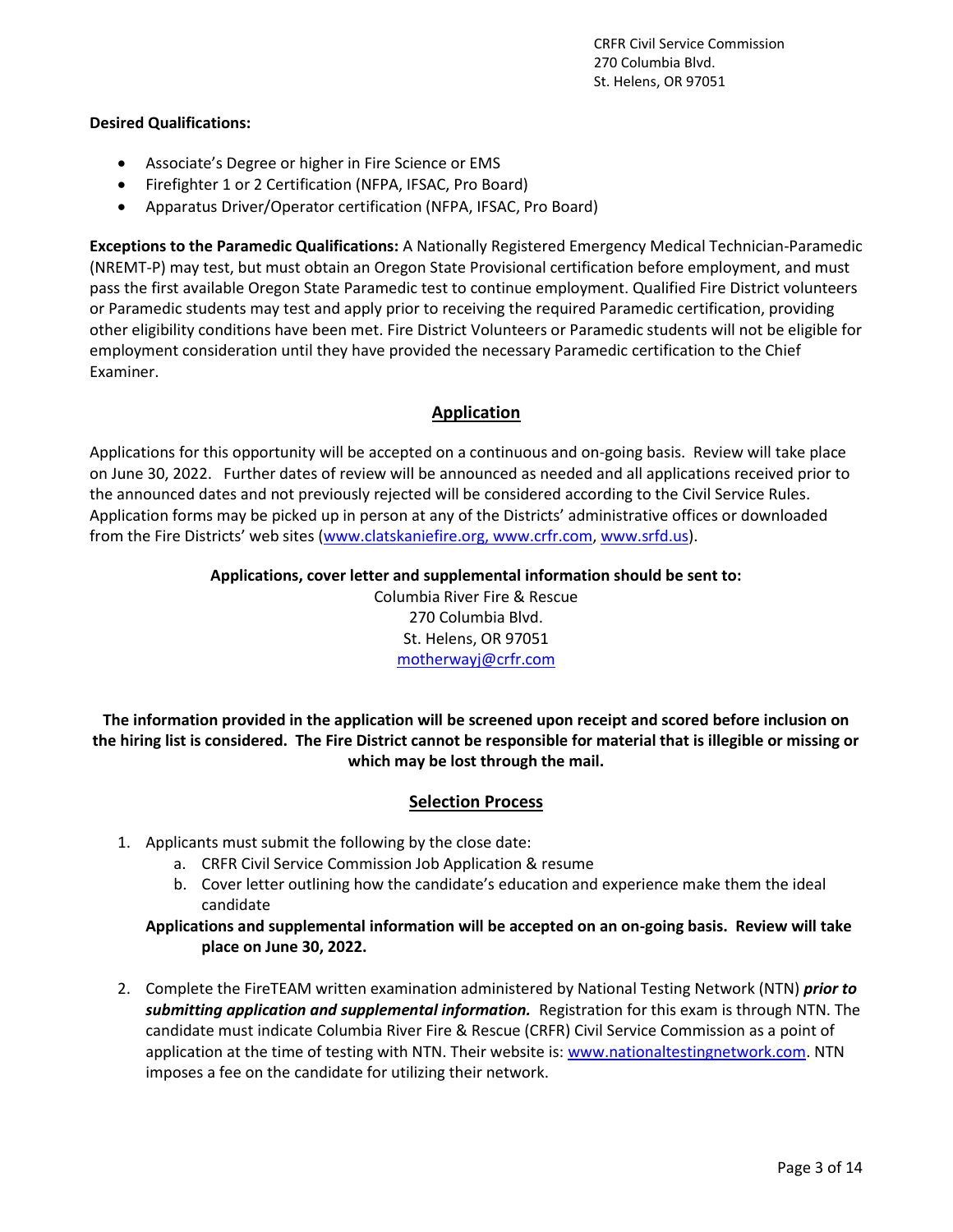- 3. Submit documentation of successful CPAT testing with a testing date of July 1, 2020 or later. Candidate must provide documentation through NTN of successful completion of CPAT to be included on the active eligibility list. Until CPAT documentation is received, the applicant will be considered ineligible for interview/employment. Only documentation from NTN will be accepted as evidence of successful CPAT completion. The candidate must indicate Columbia River Fire & Rescue Civil Service Commission as a point of application at the time of testing with NTN. NTN imposes a fee to complete the CPAT.
- 4. The scoring process shall consist of the following weighted components:
	- i. CRFR Civil Service Written Application and NTN Online Application/Submissions (50%)
	- ii. NTN Written Test (50%)
	- iii. Candidate Physical Abilities Test-CPAT (Pass or Fail scoring)

Candidates must receive a 70% score or above **on each component** of the testing process to be considered.

- 5. Interviews and any further testing will be scheduled post-Civil Service approval of the availability list and as openings are filled. Updated information can be found at: [www.clatskaniefire.org,](http://www.clatskaniefire.org/) [www.crfr.com](http://www.crfr.com/) or [www.srfd.us.](http://www.srfd.us/)
- 6. Once a conditional job offer is made, the following tests and checks may be conducted:
	- a. Physical Exam
	- b. Drug Test
	- c. Criminal Background
	- d. Credit check
	- e. Reference Checks

Checks will be conducted prior to the job offer becoming formalized.

Women, minorities and disabled individuals are encouraged to apply. ADA accommodations will be provided upon request.

# **This announcement is not an implied contract and may be modified or revoked without notice.**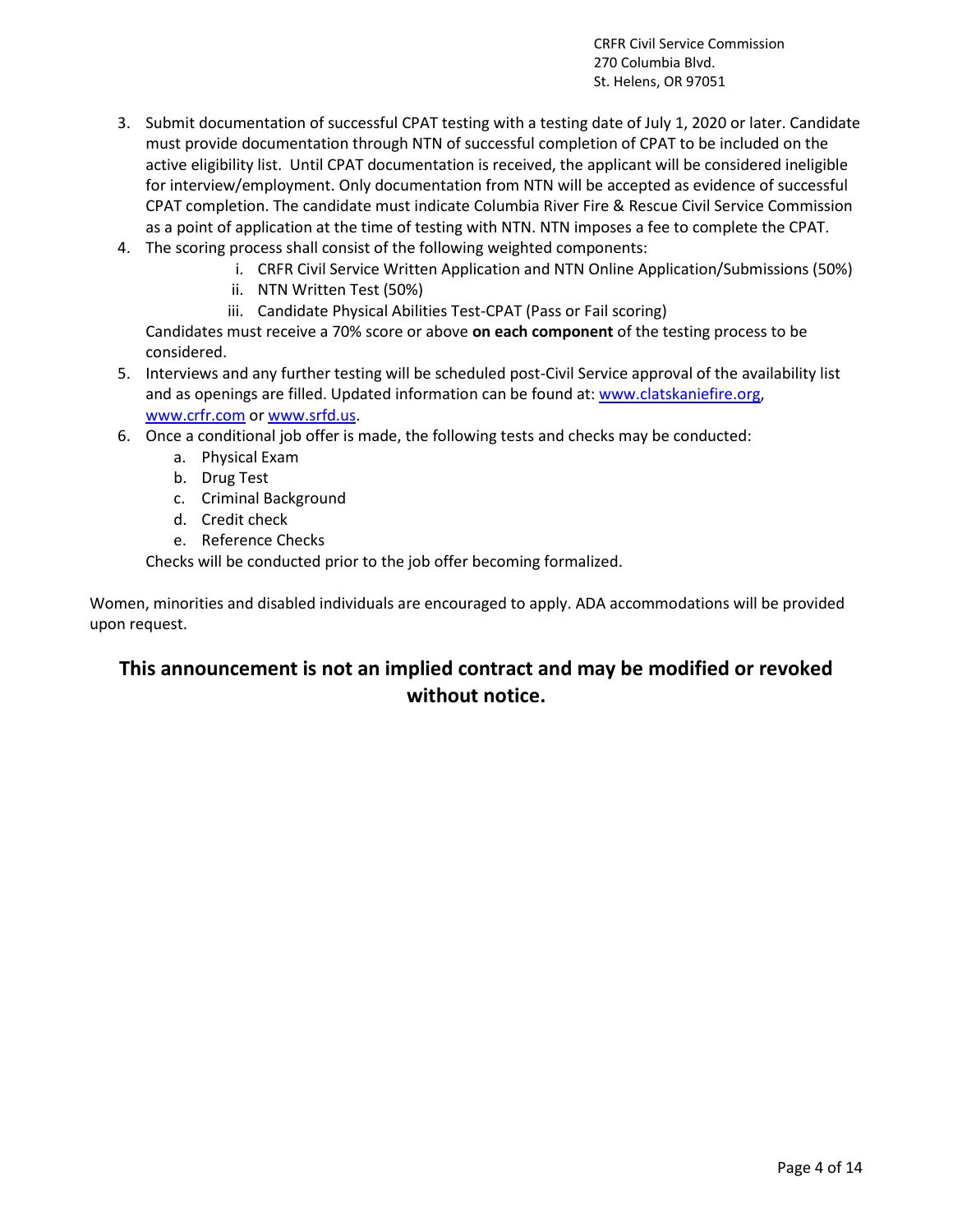# Checklist for Submission of a Complete Firefighter/Paramedic Application

- $\Box$  Complete CRFR Civil Service Commission Application with signatures
- □ Current Resume & Cover letter
- □ Writing Assignment & Certificate/License copies
- $\Box$  If you are requesting Veterans Preference Points, the form must be completed, signed and attached. Your DD-214 is required for Veteran's Points
- $\Box$  The complete CRFR Civil Service application packet must be received at Columbia River Fire & Rescue Administrative Office (270 Columbia Boulevard, St. Helens, OR 97051.

[nelsonm@crfr.com\)](mailto:nelsonm@crfr.com)

- □ National Testing Network Written Test
	- o On-going recruitment, review June 30, 2022
	- o Location: National Testing Network website [\(www.nationaltestingnetwork.com\)](http://www.nationaltestingnetwork.com/)
- $\Box$  Candidate Physical Agility Test (CPAT via NTN)
	- o Dates Offered and Date Taken Date Taken Date Taken and Date Taken and Date Taken and Date Taken and Date Taken
- $\Box$  Submit documentation of successful CPAT testing, taken no earlier than July 1, 2021. Candidate must provide documentation through NTN of successful completion of CPAT to be

considered eligible for interview.

 $\Box$  Oral Interview – TBA post-Civil Service approval of the availability list

**NOTE: Do not turn this form in with your application**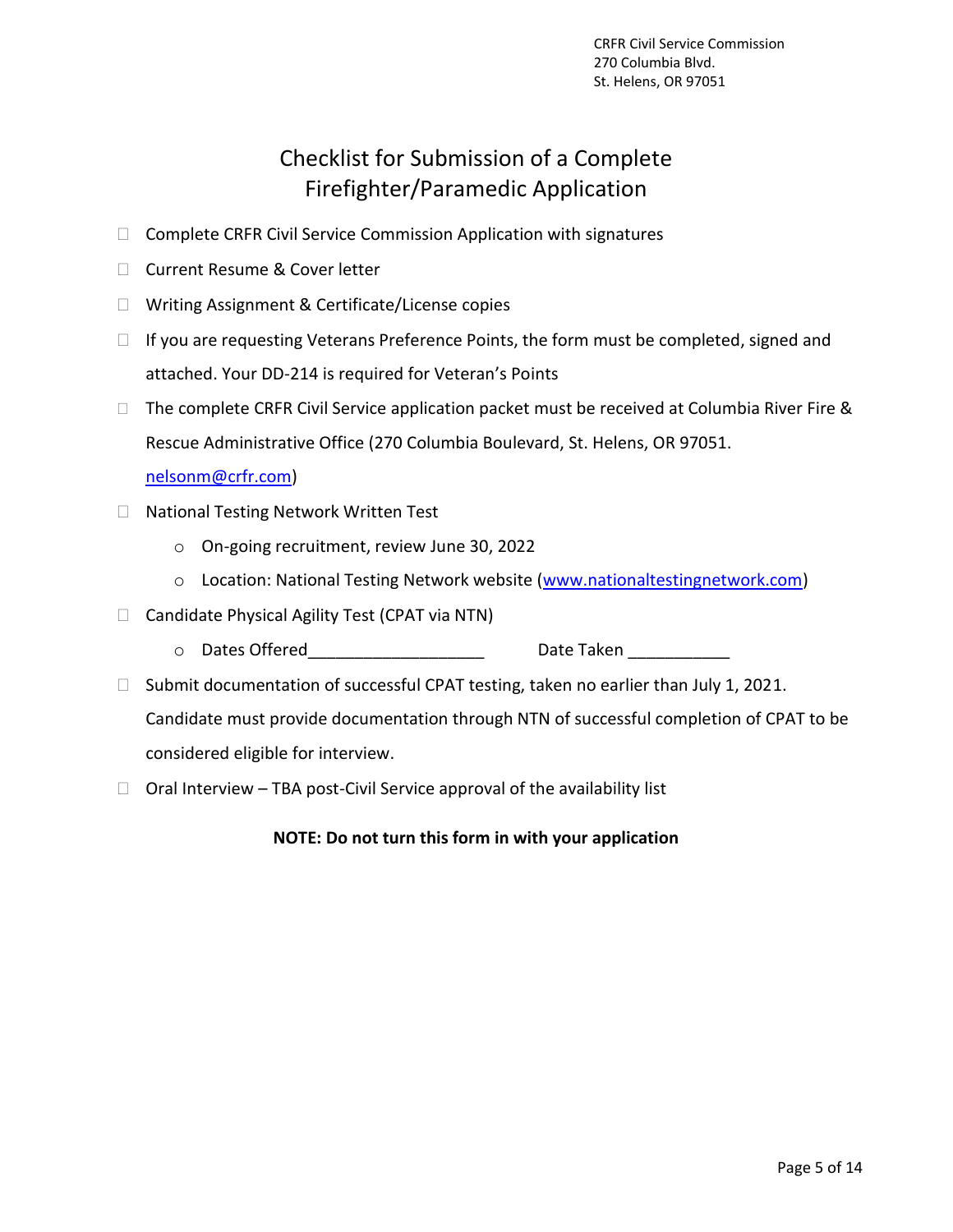# **Columbia River Fire & Rescue Civil Service Commission**

# **Entry Level Firefighter/Paramedic Examination Process Packet**

For the Districts of Columbia River Fire & Rescue, Clatskanie Rural Fire District and Scappoose Rural Fire District







## **Completed application and information sheet must be returned to:**

Columbia River Fire & Rescue Administrative Office 270 Columbia Blvd. St. Helens, OR 97051

On-going recruitment, review June 30, 2022

**Written Exam and Candidate Physical Agility Testing (CPAT)**

**is being administered by National Testing Network (NTN)**

**<http://www.nationaltestingnetwork.com/>**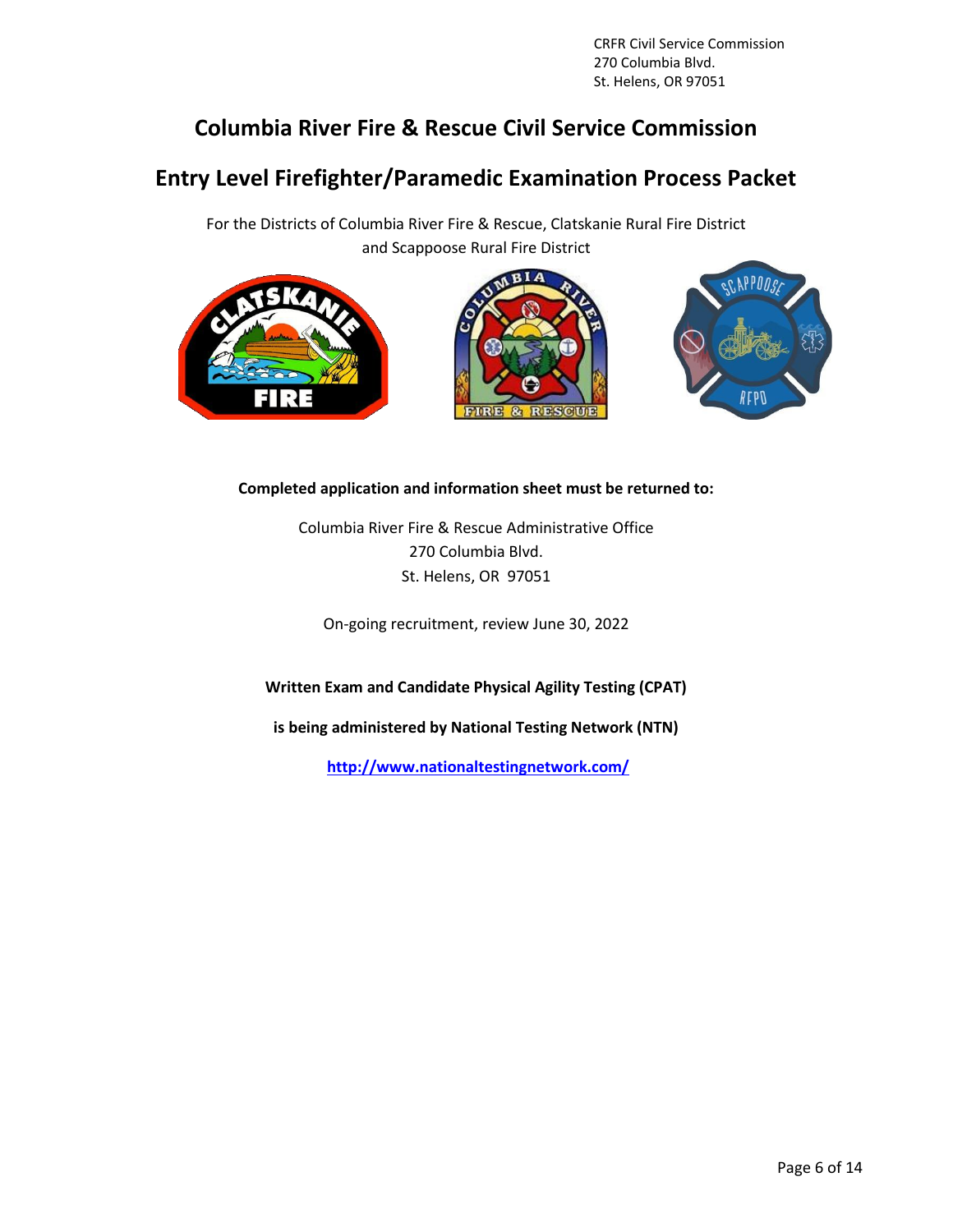# **[Application Evaluation Information Sheet](http://www.nationaltestingnetwork.com/)**

[This form must be completed and returned with the completed application and required copies. Failure to](http://www.nationaltestingnetwork.com/)  [complete will result in the candidate being removed from the application process.](http://www.nationaltestingnetwork.com/) 

Applicant Mailing Address: \_\_\_\_\_\_\_\_\_\_\_\_\_\_\_\_\_\_\_\_\_\_\_\_\_\_\_\_\_\_\_\_\_\_\_\_\_\_\_\_\_\_\_\_\_\_\_\_\_\_\_\_\_\_\_\_\_\_\_\_\_\_

Applicant Email: \_\_\_\_\_\_\_\_\_\_\_\_\_\_\_\_\_\_\_\_\_\_\_\_\_\_\_\_\_\_\_\_\_\_\_\_\_\_\_\_\_\_\_\_\_\_\_\_\_\_\_\_\_\_\_\_\_\_\_\_\_\_\_\_\_\_\_\_\_\_\_

|                                                                 | Yes | No |
|-----------------------------------------------------------------|-----|----|
| Are you a CRFR, Clatskanie or Scappoose volunteer?              |     |    |
| Do you have a current, valid driver's license?                  |     |    |
| State: DL #:<br>Exp Date:                                       |     |    |
| Do you have a high school diploma, GED, or college degree?      |     |    |
| College Attended:                                               |     |    |
| Degree Earned/Credits:                                          |     |    |
| Are you a State of Oregon Paramedic or National Registry EMT-P? |     |    |
| Registry #: Exp Date:                                           |     |    |
| Are you a State of Oregon/National Registry EMT?                |     |    |
| Registry #: Exp Date:                                           |     |    |
| Are you a Veteran? (if so, please attach your DD-214)           |     |    |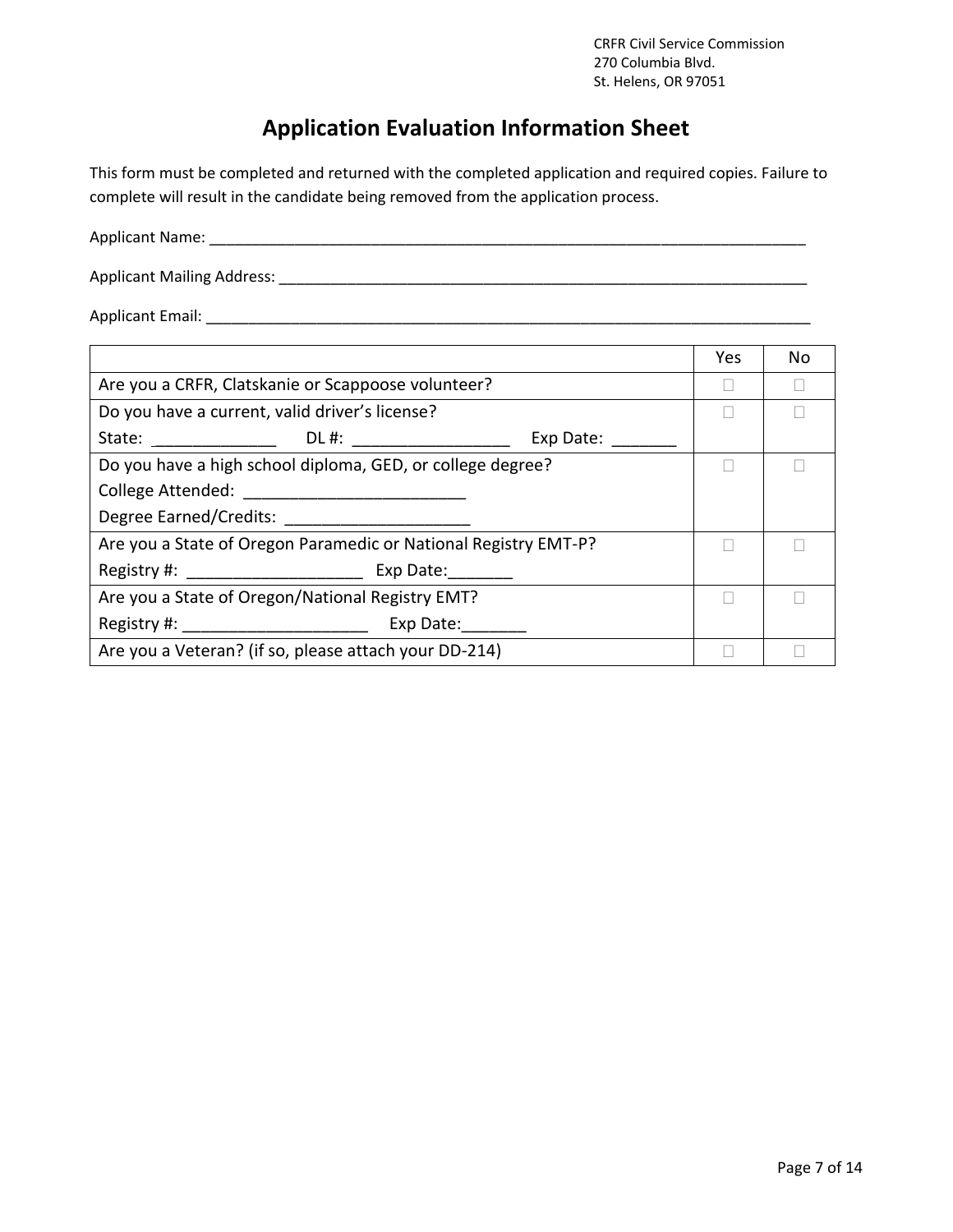Notice is given that Clatskanie Rural Fire District, Columbia River Fire & Rescue, and Scappoose Rural Fire District are recruiting candidates for Firefighter/Paramedic.

Columbia River Fire & Rescue (CRFR) Civil Service Commission is establishing eligibility lists for appointment to the position of Firefighter/Paramedic. **Please see minimum qualifications for details.** The list will be established pursuant to CRFR adopted Civil Service Rules.

Appointments are for positions in civil service, and will be made upon merit, demonstrated ability and fitness, which shall be ascertained by testing, examination and investigation of qualified personnel.

#### **Minimum Qualifications:**

- Current Oregon Paramedic, current student in Oregon Paramedic School or EMT National Registered Paramedic with proof of reciprocity in process.
- $\Box$  High school diploma or GED
- Valid and insurable driver's license
- $\Box$  Proof of eligibility to work in the United States of America upon employment.
- $\Box$  Must be insurable/bondable by insurance carrier
- $\Box$  Successfully complete entry testing by National Testing Network
- $\Box$  Successful background and credit check
- $\Box$  Successfully complete physical ability by National Testing Network
- $\Box$  Successfully pass pre-hire physical examination and UA drug screen
- $\Box$  Successful completion of all components of selection process
- $\Box$  Minimum 18 years of age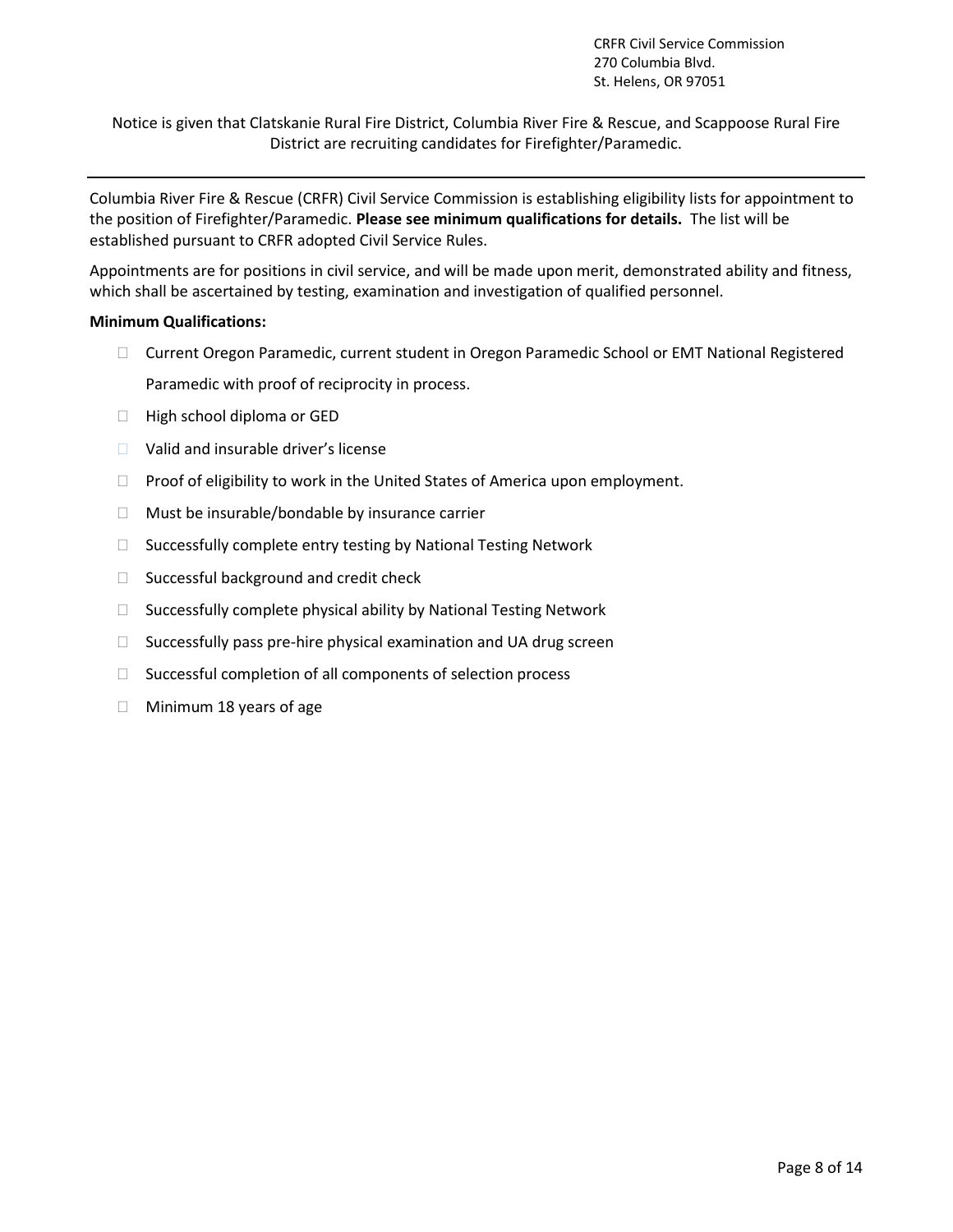#### **Columbia River Fire & Rescue Civil Service Commission**

For the Districts of Clatskanie Rural Fire, Columbia River Fire & Rescue and Scappoose Rural Fire District

#### **Writing Sample Submission**

Please submit with completed CRFR Civil Service Commission application a typed response to the following:

Please describe a time in your career where you were presented with a challenge, how you addressed that challenge and the outcome.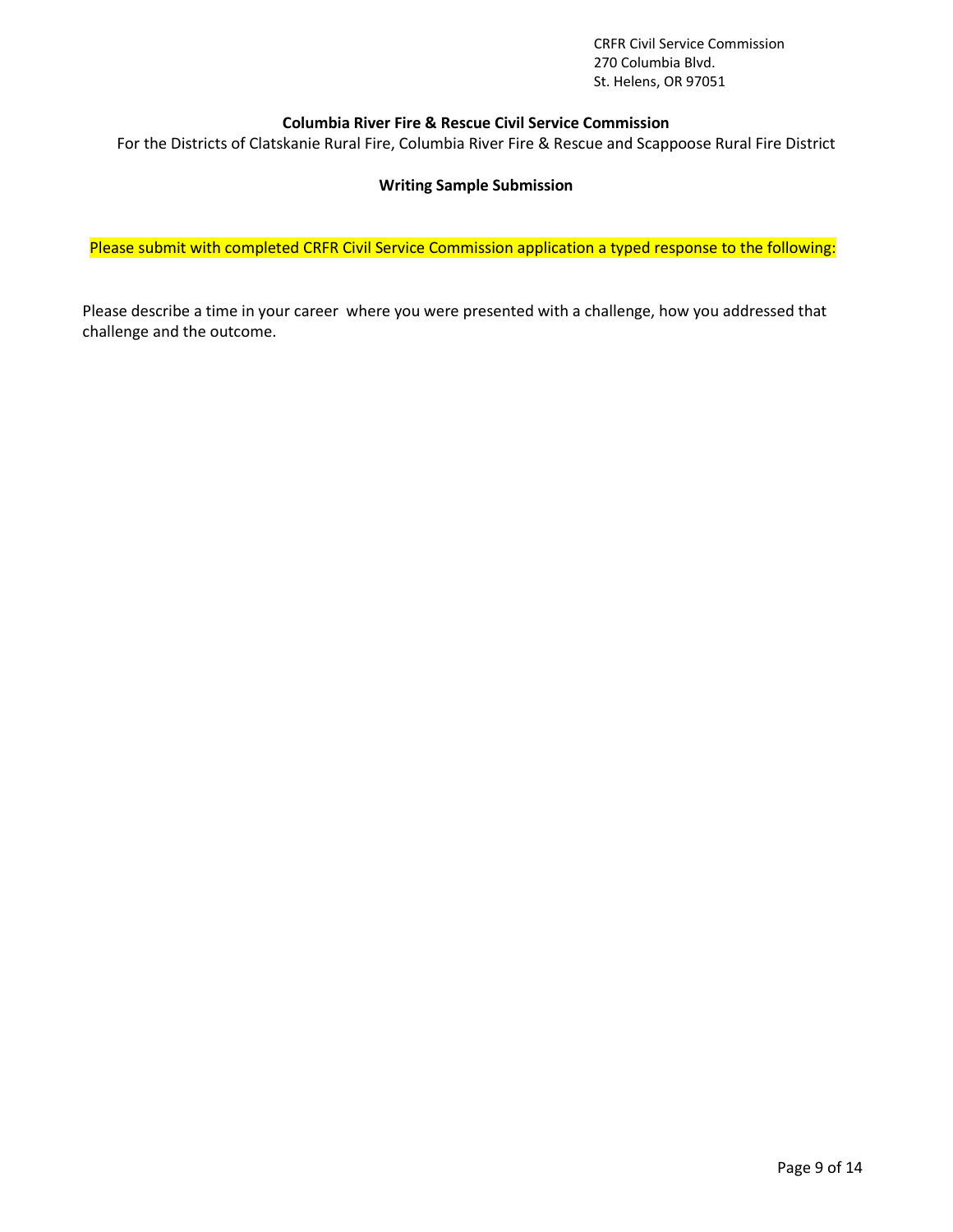#### **Columbia River Fire & Rescue Civil Service Commission**

For the Districts of Clatskanie Rural Fire, Columbia River Fire & Rescue and Scappoose Rural Fire District

#### **Application for Employment –Firefighter/Paramedic**

This application will be given every consideration, but its receipt does not imply that the applicant will be employed. At its own expense, the employing fire district may arrange for a surety bond for each of its employees. Unless the applicant's background is acceptable to a surety company (not relative to race, color, religious creed, national origin, sex, or ancestry), it will be difficult to secure this bond, and we may be unable to offer employment. Columbia River Fire & Rescue, Clatskanie Fire District and Scappoose Fire District are equal opportunity employers. Equal access to programs, services and employment is available to all persons. Those applicants requiring reasonable accommodation to the application and/or interview process should notify a representative of the Human Resources Department.

#### **APPLICANTS MUST INCLUDE COPIES OF RESUME AND COVERLETTER, DRIVERS LICENSE, AND PARAMEDIC CERT**

#### **GENERAL INFORMATION**

| <b>LAST NAME</b>                                    | <b>FIRST NAME</b> |              | MIDDLE INITIAL                                      |  |
|-----------------------------------------------------|-------------------|--------------|-----------------------------------------------------|--|
| ADDRESS                                             | <b>CITY</b>       | <b>STATE</b> | ZIP CODE                                            |  |
| <b>HOME PHONE</b>                                   | ALT PHONE         |              | <b>EMAIL ADDRESS</b>                                |  |
| <b>DRIVERS'S LICENSE #</b>                          | STATE             |              | EMERGENCY MEDICALTECHNICIAN CERTIFICATION # & LEVEL |  |
| ARE YOU LEGALLY ELIGIBLE FOR EMPLOYMENT IN THE USA? |                   | $\Box$ YES   | $\Box$ NO                                           |  |

Are you a volunteer or student intern with one of the following districts?

- Clatskanie Rural Fire District
- □ Columbia River Fire & Rescue
- □ Scappoose Rural Fire District
- Date service started: <br> Pate service ended:

#### **EDUCATION –** List education high school, trade schools, and college

| NAME/LOCATION | YEARS ATTENDED | GRADUATED | MAJOR |
|---------------|----------------|-----------|-------|
|               |                |           |       |
|               |                |           |       |
|               |                |           |       |
|               |                |           |       |
|               |                |           |       |
|               |                |           |       |
|               |                |           |       |
|               |                |           |       |
|               |                |           |       |
|               |                |           |       |
|               |                |           |       |
|               |                |           |       |
|               |                |           |       |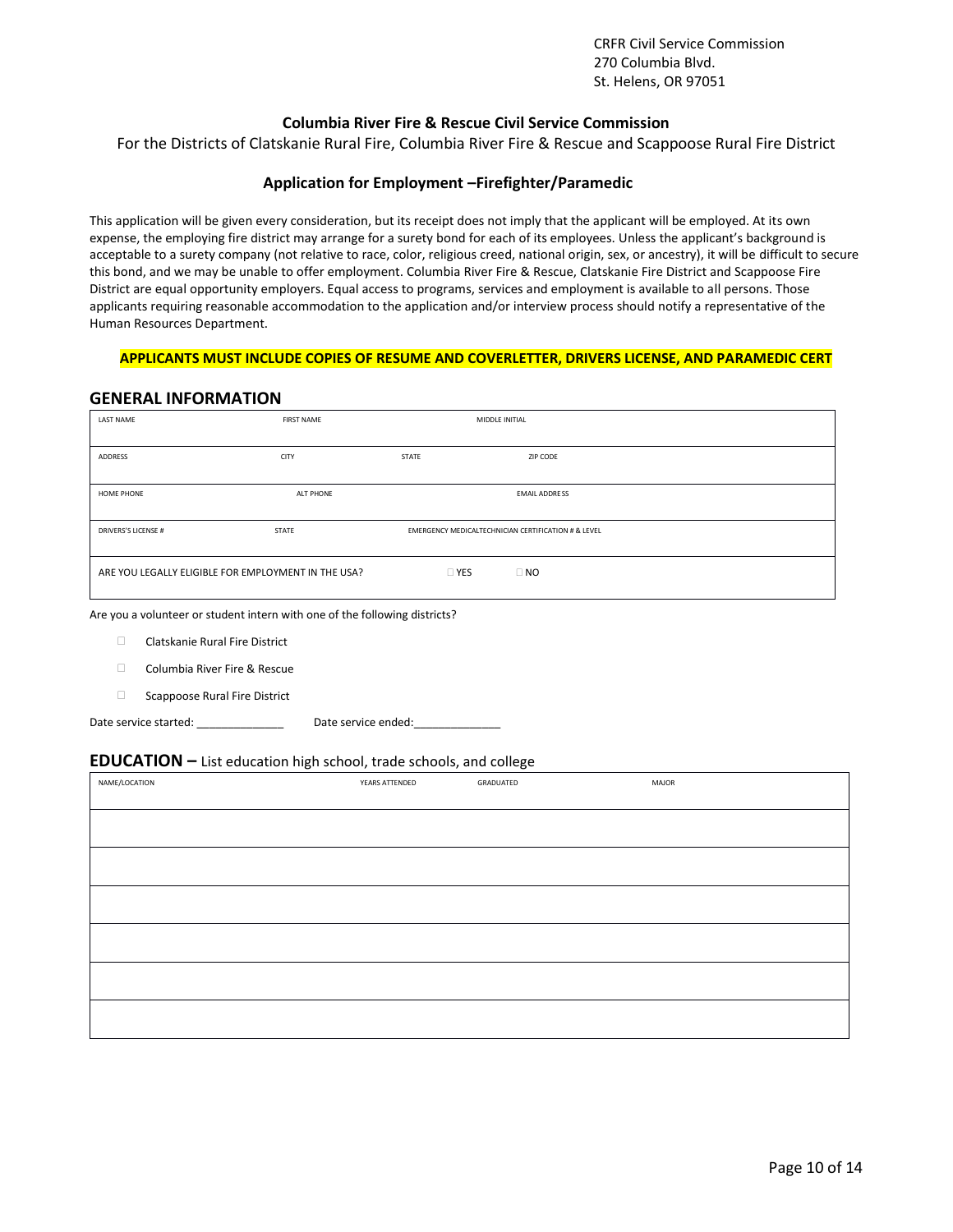# **EMPLOYMENT** (Provide information for at least the past ten years)

| <b>CURRENT EMPLOYER</b>   | ADDRESS | POSITION |                      |
|---------------------------|---------|----------|----------------------|
|                           |         |          |                      |
| EMPLOYED FROM/TO          |         |          |                      |
|                           |         |          |                      |
|                           |         |          |                      |
| SUPERVISOR'S NAME         |         | PHONE #  | MAY WE CONTACT THEM? |
|                           |         |          |                      |
|                           |         |          |                      |
|                           |         |          |                      |
|                           |         |          |                      |
| NEXT MOST RECENT EMPLOYER | ADDRESS | POSITION |                      |
|                           |         |          |                      |
|                           |         |          |                      |
| EMPLOYED FROM/TO          |         |          |                      |
|                           |         |          |                      |
| SUPERVISOR'S NAME         |         | PHONE #  |                      |
|                           |         |          |                      |
|                           |         |          |                      |
|                           |         |          |                      |
|                           |         |          |                      |
| NEXT MOST RECENT EMPLOYER | ADDRESS | POSITION |                      |
|                           |         |          |                      |
| EMPLOYED FROM/TO          |         |          |                      |
|                           |         |          |                      |
|                           |         |          |                      |
| SUPERVISOR'S NAME         |         | PHONE #  |                      |
|                           |         |          |                      |
|                           |         |          |                      |
|                           |         |          |                      |
| NEXT MOST RECENT EMPLOYER | ADDRESS | POSITION |                      |
|                           |         |          |                      |
| EMPLOYED FROM/TO          |         |          |                      |
|                           |         |          |                      |
|                           |         |          |                      |
| SUPERVISOR'S NAME         |         | PHONE #  |                      |
|                           |         |          |                      |
|                           |         |          |                      |
|                           |         |          |                      |

# **PROFESSIONAL/COMMUNITY INVOLVEMENT**

| <b>GROUP NAME</b> | POSITION | DATES FROM/TO | YEARS |
|-------------------|----------|---------------|-------|
|                   |          |               |       |
|                   |          |               |       |
|                   |          |               |       |
|                   |          |               |       |
|                   |          |               |       |
|                   |          |               |       |
|                   |          |               |       |
|                   |          |               |       |
|                   |          |               |       |
|                   |          |               |       |
|                   |          |               |       |
|                   |          |               |       |
|                   |          |               |       |
|                   |          |               |       |
|                   |          |               |       |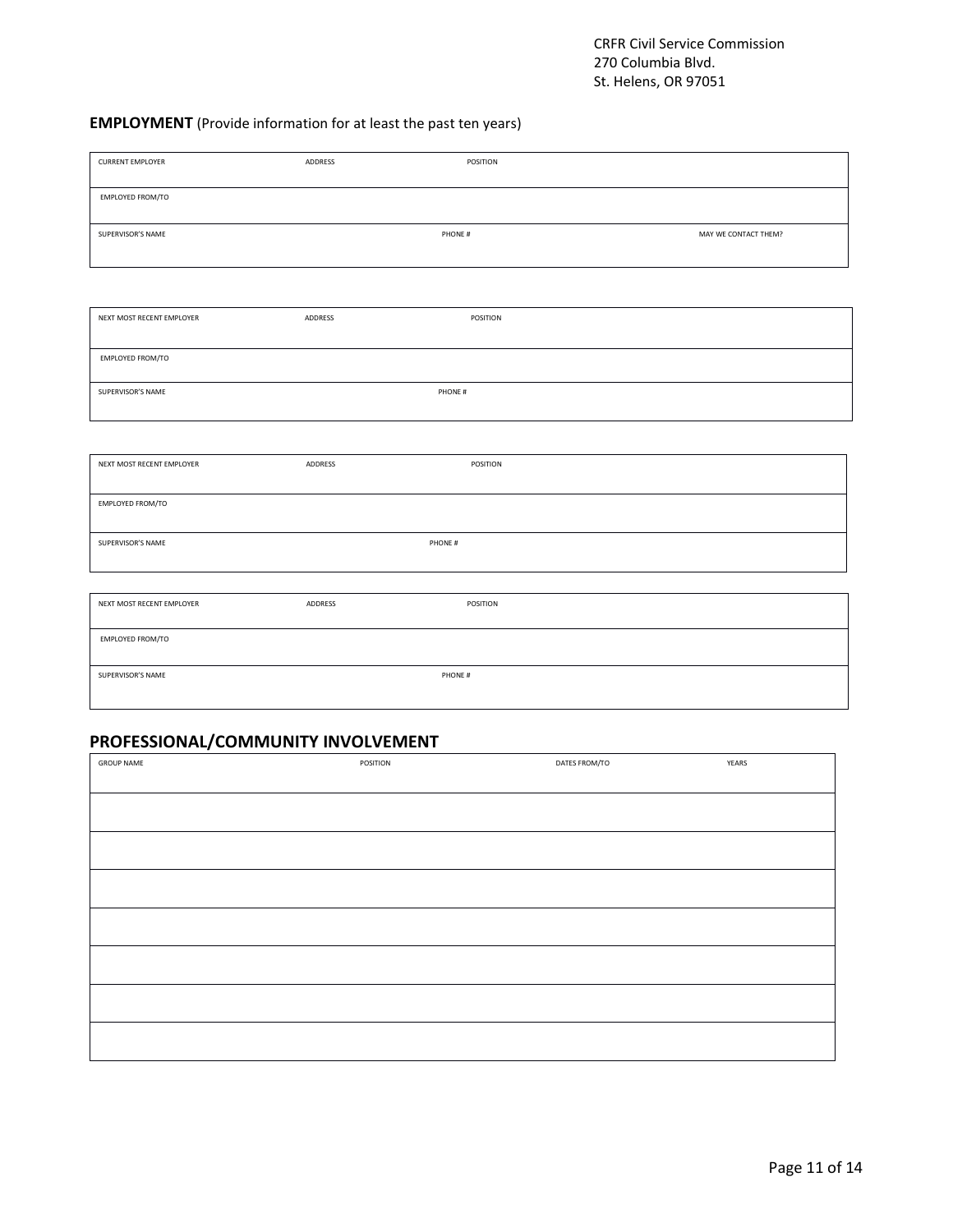# **AFFILIATIONS/MEMBERSHIPS**

| <b>GROUP NAME</b> | POSITION | DATES FROM/TO | YEARS |
|-------------------|----------|---------------|-------|
|                   |          |               |       |
|                   |          |               |       |
|                   |          |               |       |
|                   |          |               |       |
|                   |          |               |       |
|                   |          |               |       |
|                   |          |               |       |
|                   |          |               |       |
|                   |          |               |       |
|                   |          |               |       |
|                   |          |               |       |

### **CERTIFICATIONS**

| CERTIFICATION HELD | DATE ATTAINED | EXPIRES | <b>ISSUING AGENCY</b> |
|--------------------|---------------|---------|-----------------------|
|                    |               |         |                       |
|                    |               |         |                       |
|                    |               |         |                       |
|                    |               |         |                       |
|                    |               |         |                       |
|                    |               |         |                       |
|                    |               |         |                       |
|                    |               |         |                       |
|                    |               |         |                       |
|                    |               |         |                       |
|                    |               |         |                       |
|                    |               |         |                       |
|                    |               |         |                       |
|                    |               |         |                       |
|                    |               |         |                       |
|                    |               |         |                       |
|                    |               |         |                       |
|                    |               |         |                       |
|                    |               |         |                       |
|                    |               |         |                       |
|                    |               |         |                       |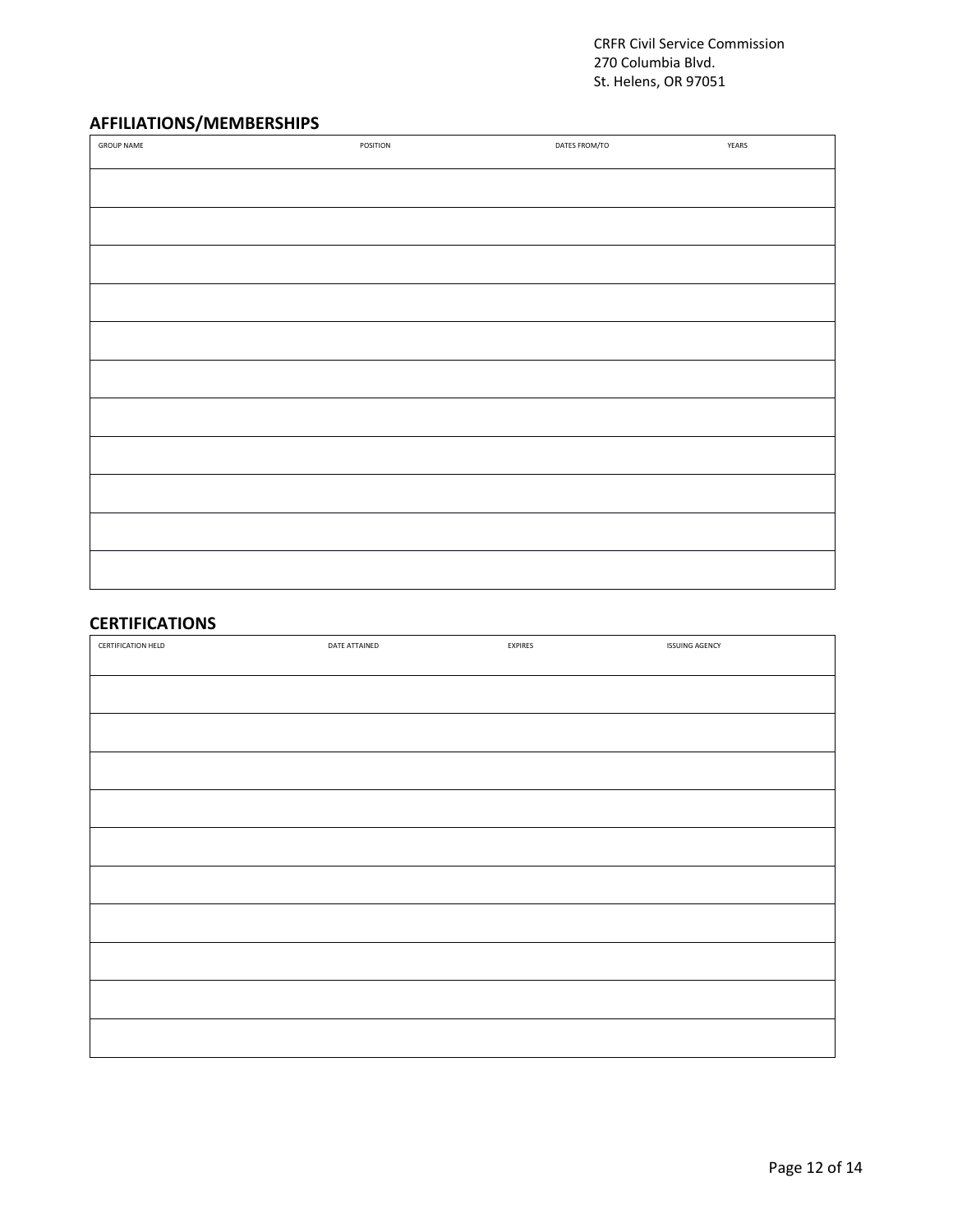# **ACCOMPLISHMENTS AND/OR SPECIAL SKILLS**

# **PERSONAL/PROFESSIONAL REFERENCES** (Not Relatives)

List at least 2 professional references and 1 personal reference

| NAME | ADDRESS | PHONE# | YEARS KNOWN |
|------|---------|--------|-------------|
|      |         |        |             |
|      |         |        |             |
|      |         |        |             |
|      |         |        |             |
|      |         |        |             |
|      |         |        |             |
|      |         |        |             |
|      |         |        |             |
|      |         |        |             |
|      |         |        |             |
|      |         |        |             |
|      |         |        |             |
|      |         |        |             |
|      |         |        |             |
|      |         |        |             |